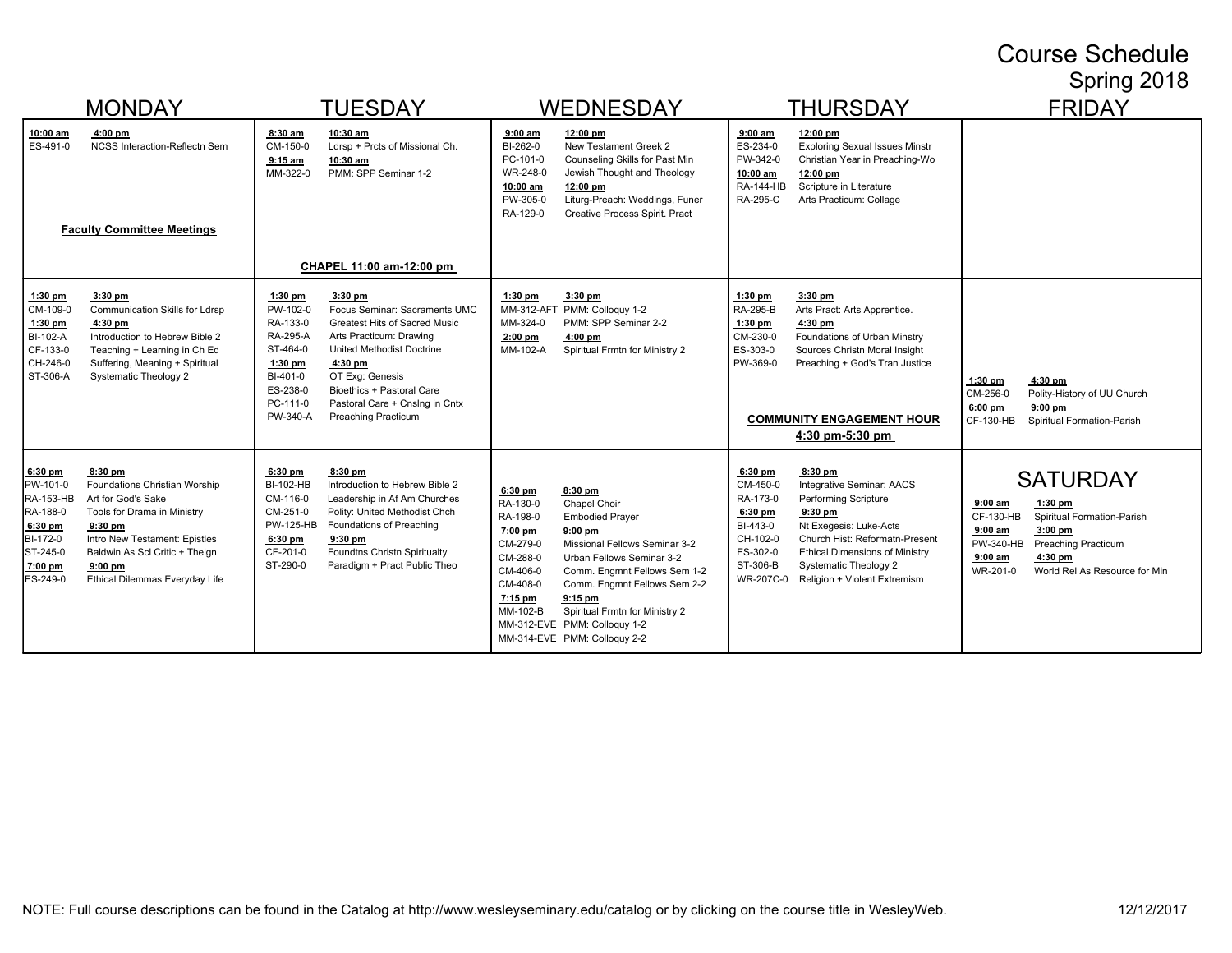#### **Online/Hybrid Courses**

| <b>BI-102-HB</b> | Introduction to Hebrew Bible 2      |
|------------------|-------------------------------------|
| <b>BI-172-OL</b> | Intro New Testament: Epistles       |
| CF-130-HB        | Spiritual Formation-Parish          |
| CH-102-OL        | Church Hist: Reformatn-Present      |
| CM-135-OL        | Personal Finance for Rel. Prof      |
| CM-139-OL        | Beginning Min in New Setting        |
| CM-270-OL        | Praxis of Missional Evangelism      |
| <b>NC-114-OL</b> | <b>Academic Writing Seminarians</b> |
| PC-403-OL        | Couples and Family Counseling       |
| <b>PW-125-HR</b> | Foundations of Preaching            |
| PW-340-HB        | <b>Preaching Practicum</b>          |
| <b>RA-144-HB</b> | Scripture in Literature             |
| <b>RA-153-HB</b> | Art for God's Sake                  |
| ST-215-OL        | Faces of Jesus World Religions      |
|                  |                                     |

*Note: Hybrid courses are comprised of both in-person class sessions and online work via Blackboard. See schedule detail for first session meeting time, date, and location.*

## MONDAY TUESDAY WEDNESDAY THURSDAY FRIDAY

#### **Courses Held @ Wesley Downtown or Off-Campus**

CM-279-0 Missional Fellows Seminar 3-2 Wesley Downtown CM-288-0 Urban Fellows Seminar 3-2 Wesley Downtown CM-406-0 Comm. Engmnt Fellows Sem 1-2 Wesley Downtown CM-408-0 Comm. Engmnt Fellows Sem 2-2 Wesley Downtown



### Courses Meeting Foundational Requirements

Courses which meet foundational requirements for the M.Div. (both the 2015 and pre-2015 curriculum) and M.T.S. degrees are noted for each course in the following pages.

#### Limited Enrollment Courses

Pre-registration for Limited Enrollment courses begins on October 16 and ends at midnight on October 28. See Registration Instructions on WesleyWeb for details.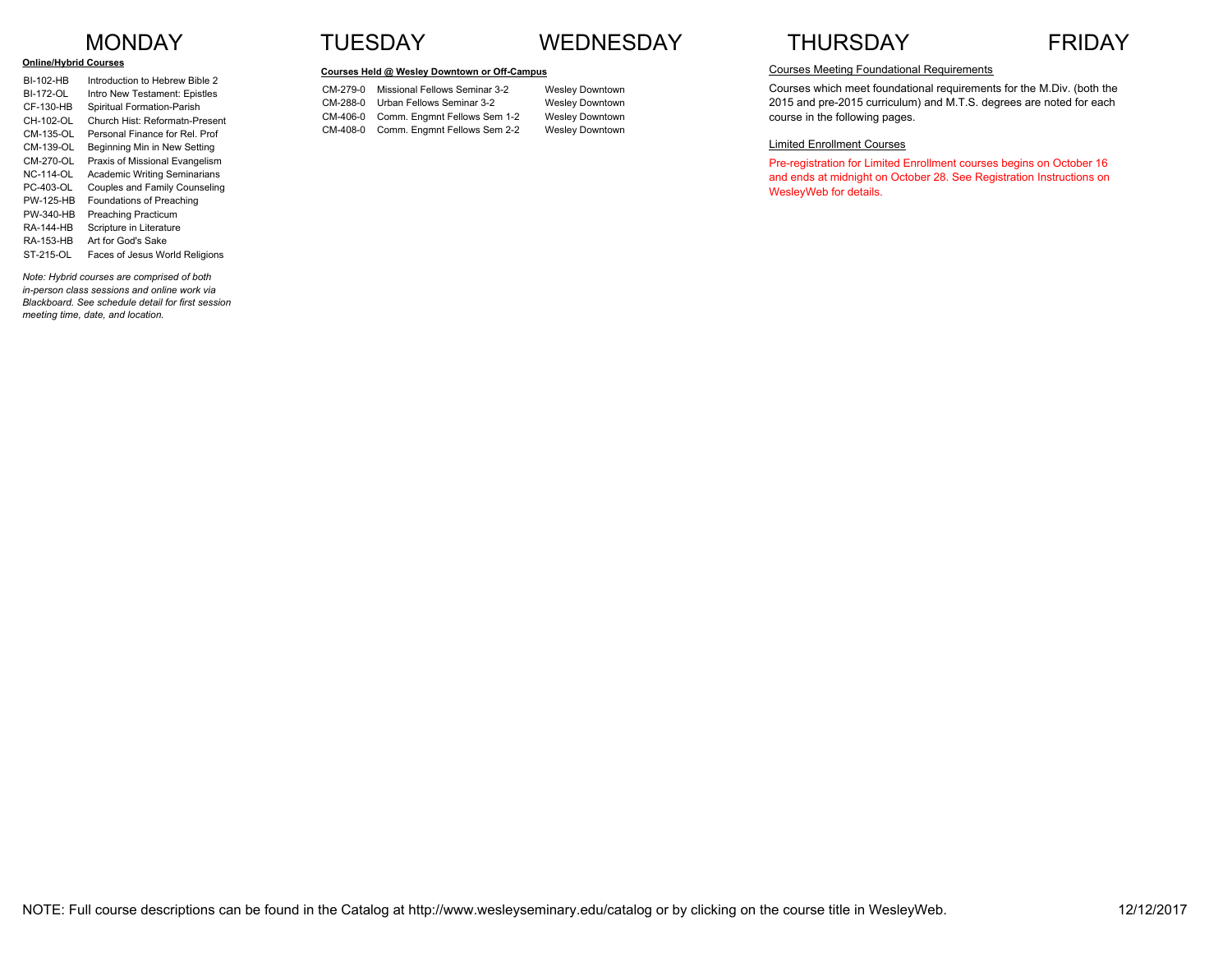

# **Courses Fulfilling Wesley M.Div. Degree Requirements**

| <b>BI-235-JT</b> | Divine Violence in Jewish, Christian, and<br><b>Islamic Sacred Traditions: The Legacy of the</b><br><b>Biblical Joshua</b> |                                                                                                    |                   | 2.00                    | Creanga, Ovidiu            |
|------------------|----------------------------------------------------------------------------------------------------------------------------|----------------------------------------------------------------------------------------------------|-------------------|-------------------------|----------------------------|
|                  | Tu W Th F Sa                                                                                                               | $1/2 - 1/6/18$                                                                                     | $9:00AM - 4:00PM$ |                         |                            |
| <b>CM-315-JT</b> |                                                                                                                            | <b>Conflict Resolution</b>                                                                         |                   | 2.00                    | Braddock, Matthew          |
|                  | M <sub>F</sub><br>Limited Enrollment: 30                                                                                   | $1/2 - 1/12/18$                                                                                    | $6:00PM - 9:00PM$ |                         |                            |
| <b>PW-315-JT</b> | Tu W Th F Sa<br><b>Limited Enrollment: 15</b>                                                                              | <b>Liturgics Practicum</b><br>$1/2 - 1/6/18$                                                       | 9:00AM - 4:30PM   | 2.00                    | Campbell, Gina Gilland     |
|                  |                                                                                                                            |                                                                                                    |                   | <b>Elective Courses</b> |                            |
| <b>CM-269-JT</b> | <b>Ministries</b>                                                                                                          | Introduction to Disability Ministries And Deaf                                                     |                   | 2.00                    | Yates, Leo Allen           |
|                  | $M - F$                                                                                                                    | $1/2 - 1/12/18$                                                                                    | 6:00PM - 9:00PM   |                         |                            |
| <b>ES-248-JT</b> | <b>Resistance</b>                                                                                                          | Dietrich Bonhoeffer and a Christian Ethic of                                                       |                   | 2.00                    | Norris, Kristopher Michael |
|                  | $M - F$                                                                                                                    | $1/2 - 1/12/18$                                                                                    | 6:00PM - 9:00PM   |                         |                            |
| <b>ES-280-JT</b> | M <sub>F</sub>                                                                                                             | Human Sexuality & the Christian Faith<br>$1/2 - 1/12/18$                                           | $6:00PM - 9:00PM$ | 2.00                    | Vaughn, Robert             |
| <b>RA-241-JT</b> | $M - F$                                                                                                                    | <b>Theological Reflection and Secular</b><br><b>Twentieth-Century Dramatist</b><br>$1/8 - 1/12/18$ | $9:00AM - 4:00PM$ | 2.00                    |                            |
| <b>WR-251-JT</b> |                                                                                                                            | <b>Spiritual Formations: Chinese Christianity,</b><br><b>Buddhism, and Daoism</b>                  |                   | 2.00                    | Law, Easten                |
|                  | $M - F$                                                                                                                    | $1/8 - 1/12/18$                                                                                    | $9:00AM - 4:00PM$ |                         |                            |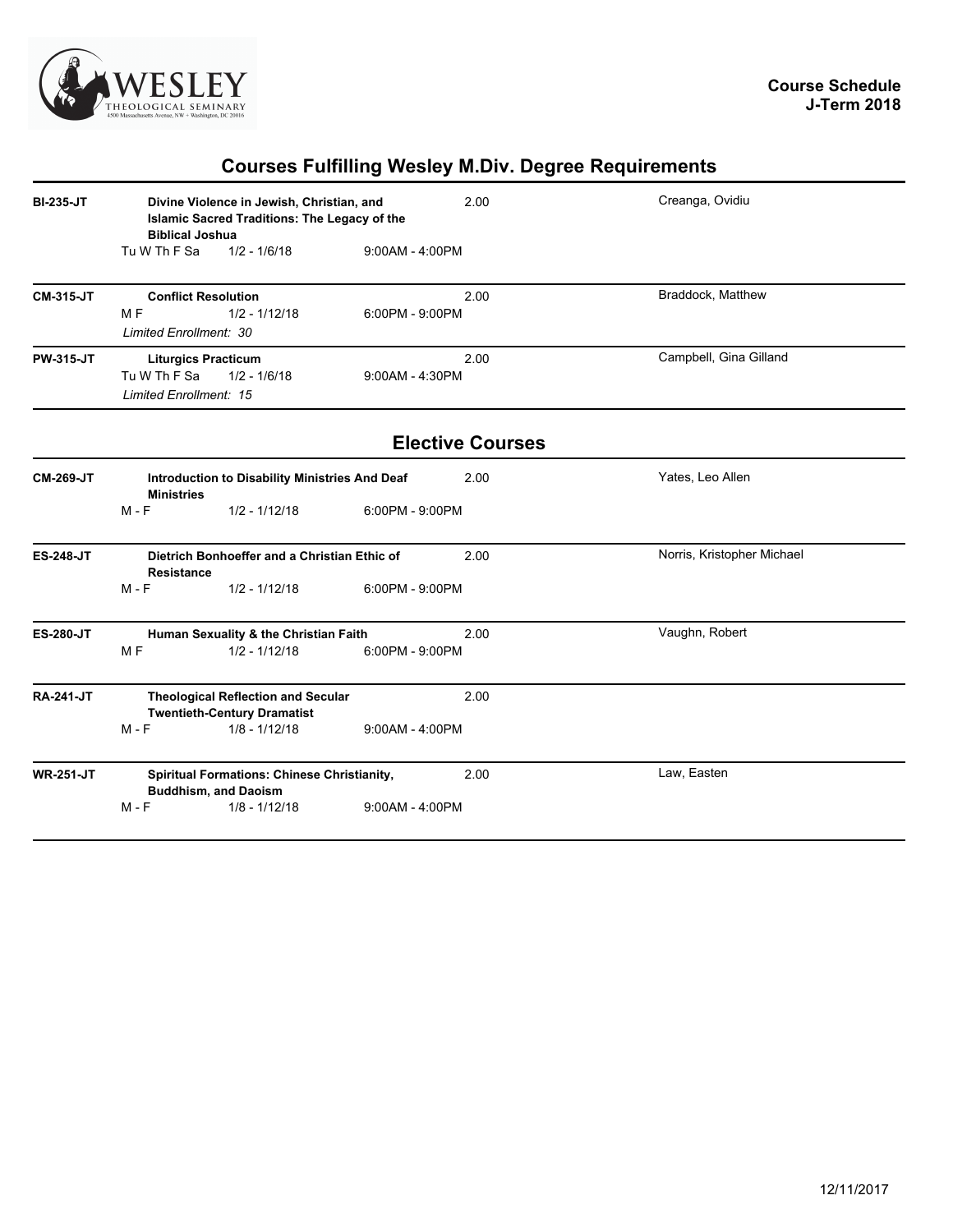

### **J-Term Policies and Procedures**

1) Registration for J-Term begins on October 16 for current and returning students via WesleyWeb. All holds must be cleared before students may register. **A maximum of four (4) credits is permitted during the J-Term.** 2) Registrations for Wesley students entering in Spring 2018 and students in the Washington Theological Consortium will begin in mid-November. Credit-seeking students from other institutions should contact Wesley Admissions at (202) 885-8659. 3) Book lists and any pre-course assignments will be posted on the Wesley J-Term website (www.wesleyseminary.edu/JTerm) after October 19. It is the student's responsibility to check the website for pre-class reading and writing assignments. 4) **DROP POLICY:** Cancellations must be completed on WesleyWeb or received in writing prior to *December 19, 2017* to receive a full refund of tuition charges. Students canceling after the registration deadline through the first day of class will be charged a \$100 fee. Students cancelling after the first day will be charged the full tuition and payment is expected. **Non-attendance does not constitute a cancellation. Drop forms are available on the web or from the Registrar's Office.** 5) Information on tuition & fees, housing and financial aid can be obtained on the J-Term website: **https://www.wesleyseminary.edu/academics/academic-calendar/j-term** 

The spring 2018 schedule continues on the next page.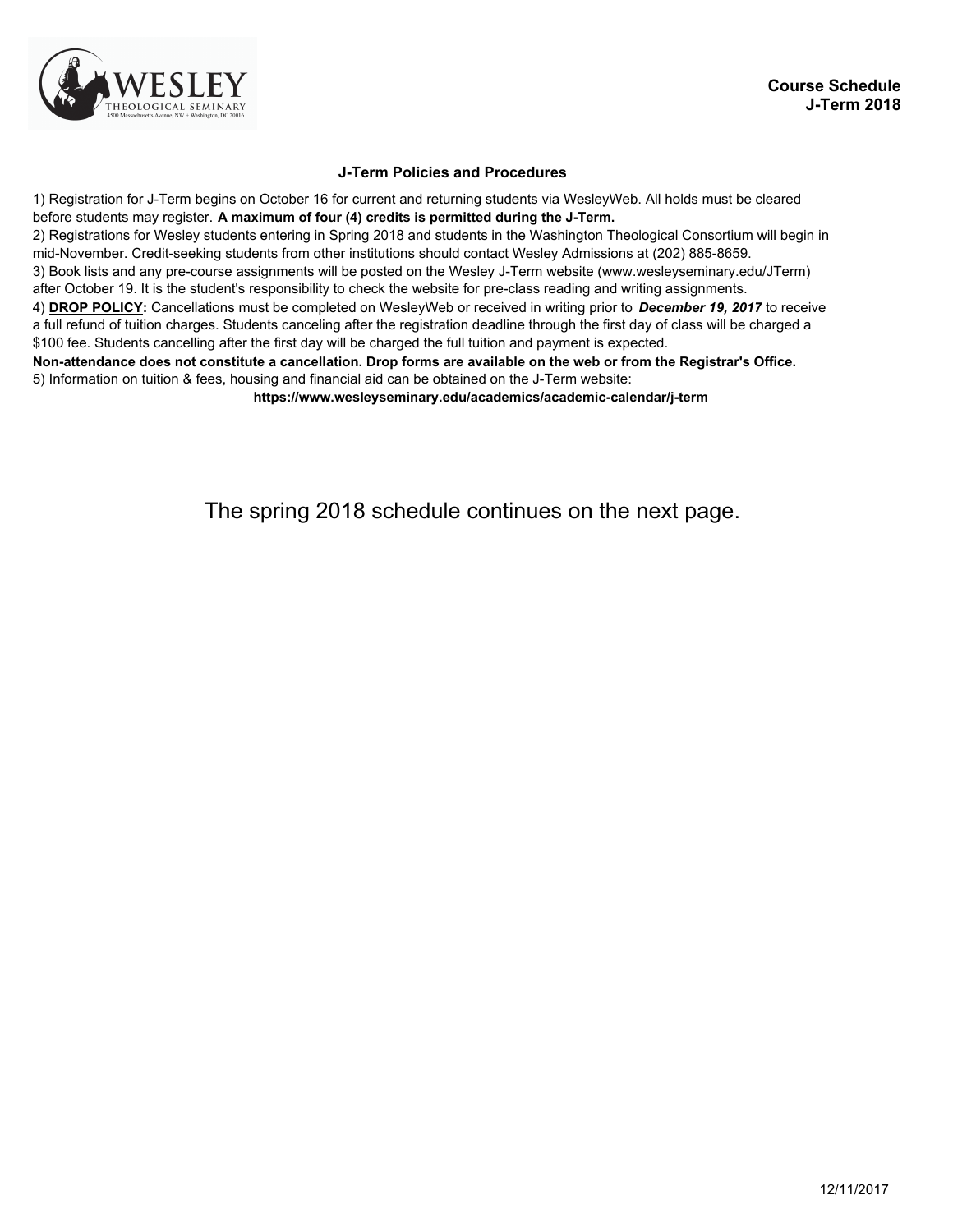

## Biblical Interpretation

| <b>BI-102-A</b>  | Introduction to Hebrew Bible 2 |                                                                                                                           |              | 3.00 |               | Jones, Amy Beth W.   |  |
|------------------|--------------------------------|---------------------------------------------------------------------------------------------------------------------------|--------------|------|---------------|----------------------|--|
|                  | м                              | 1:30PM - 4:30PM                                                                                                           | Kresge KG-01 |      |               |                      |  |
| <b>BI-102-HB</b> |                                | <b>Introduction to Hebrew Bible 2</b>                                                                                     |              | 3.00 | <b>Hybrid</b> | Birch, Bruce C.      |  |
|                  | Tu<br>component.               | 6:30PM - 8:30PM<br>Bruce Birch will be teaching the classroom sessions and Amy Jones will be teaching the online exegesis | Kresge KG-01 |      |               | Jones, Amy Beth W.   |  |
| <b>BI-172-0</b>  |                                | <b>Introduction to New Testament: Epistles</b>                                                                            |              | 3.00 |               | Works, Carla         |  |
|                  | м                              | 6:30PM - 9:30PM                                                                                                           | Kresge KG-01 |      |               |                      |  |
| <b>BI-172-OL</b> |                                | <b>Introduction to New Testament: Epistles</b>                                                                            |              | 3.00 | <b>Online</b> | Smith, Shively T.J.  |  |
|                  |                                | <b>Limited Enrollment: 40</b>                                                                                             |              |      |               |                      |  |
| BI-262-0         |                                | <b>New Testament Greek 2</b>                                                                                              |              | 3.00 |               | Wilson, Carol Bakker |  |
|                  | W                              | $9:00AM - 12:00PM$<br>Prereq: BI-261                                                                                      | Kresge KG-05 |      |               |                      |  |
| BI-401-0         |                                | <b>Old Testament Exegesis: Genesis</b>                                                                                    |              | 3.00 |               | Wilson, Carol Bakker |  |
|                  | Tu                             | 1:30PM - 4:30PM<br>Prereq: Introduction to Hebrew Bible<br><b>Limited Enrollment: 20</b>                                  | Kresge KG-05 |      |               |                      |  |
| <b>BI-443-0</b>  |                                | <b>New Testament Exegesis: Luke/Acts</b>                                                                                  |              | 3.00 |               | Smith, Shively T.J.  |  |
|                  | Th                             | 6:30PM - 9:30PM<br>Prereq: Introduction to New Testament: Gospels and Epistles<br><b>Limited Enrollment: 20</b>           | Kresge K-105 |      |               |                      |  |

# Christian Teaching & Formation

| <b>CF-130-HB</b> | <b>Spiritual Formation in the Parish</b> |                                                                                                                                                                                       |              | 3.00<br><b>Hybrid</b> |  | Strukova, Jana      |  |
|------------------|------------------------------------------|---------------------------------------------------------------------------------------------------------------------------------------------------------------------------------------|--------------|-----------------------|--|---------------------|--|
|                  | F<br>Sa                                  | 6:00PM - 9:00PM<br>$9:00AM - 1:30PM$<br>This course will meet in person on the following dates Feb 2-3, Mar 16-17, Apr. 13-14. Fulfills Christian<br>Education requirement for M.Div. | Kresge K-106 |                       |  |                     |  |
| CF-133-0         | M                                        | <b>Teaching and Learning in Christian Education</b><br>1:30PM - 4:30PM                                                                                                                | Kresge K-114 | 3.00                  |  | Peck-McClain, Emily |  |
| CF-201-0         |                                          | <b>Foundations of Christian Spirituality</b>                                                                                                                                          |              | 3.00                  |  | Thomas, Arthur D.   |  |
|                  | Tu                                       | 6:30PM - 9:30PM                                                                                                                                                                       | Kresge K-114 |                       |  |                     |  |
|                  |                                          |                                                                                                                                                                                       |              |                       |  |                     |  |

## **History of Christianity**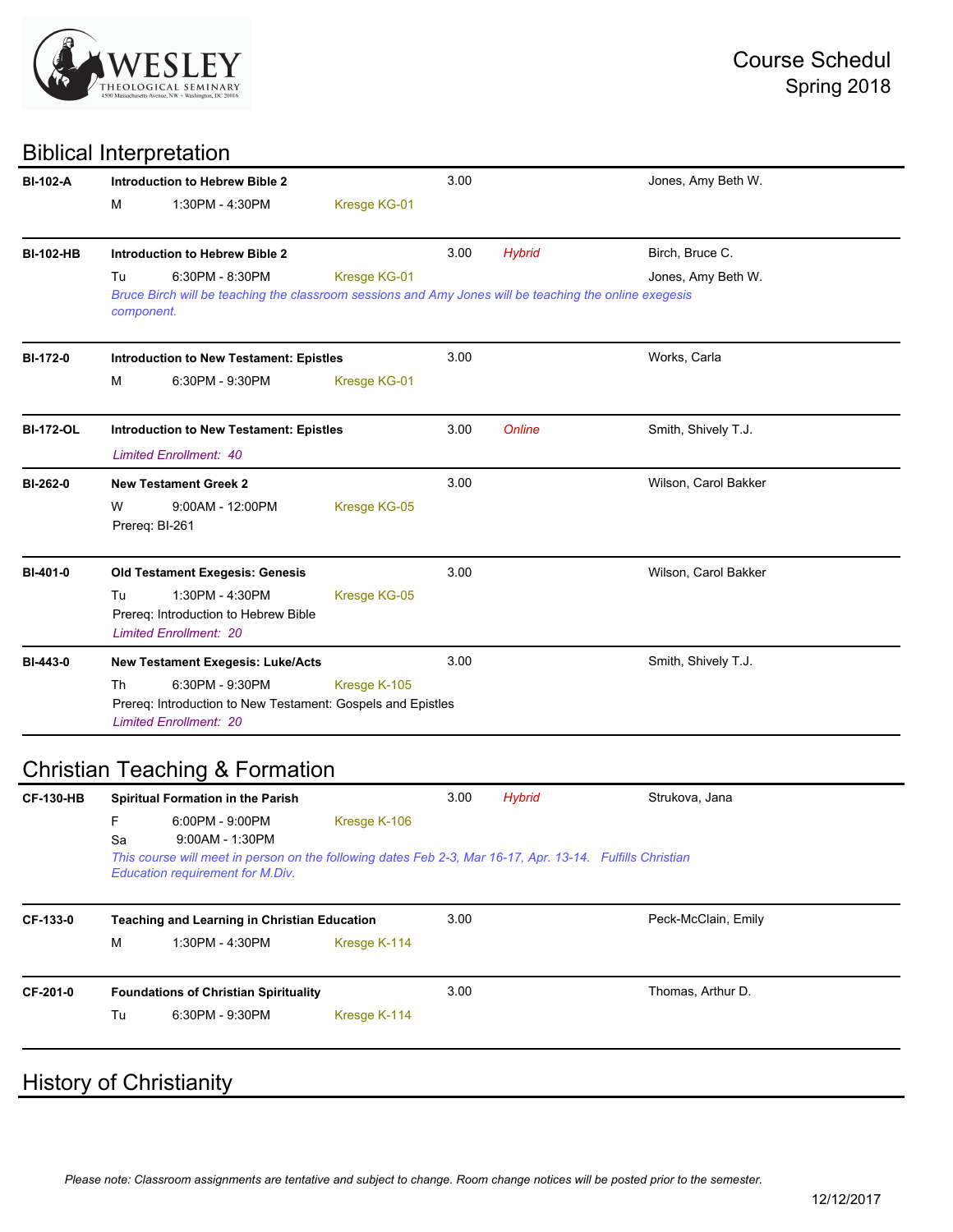

| CH-102-0         | The Church in History: Reformation To Present |                                              |              | 3.00   |                      | Danker, Ryan        |  |
|------------------|-----------------------------------------------|----------------------------------------------|--------------|--------|----------------------|---------------------|--|
|                  | Th                                            | 6:30PM - 9:30PM                              | Kresge KG-01 |        |                      |                     |  |
| <b>CH-102-OL</b> | The Church in History: Reformation To Present |                                              | 3.00         | Online | Mitchell, Beverly E. |                     |  |
| CH-246-0         |                                               | <b>Suffering, Meaning &amp; Spirituality</b> |              | 3.00   |                      | Estes, James Andrew |  |
|                  | M                                             | 1:30PM - 4:30PM                              | Kresge KG-05 |        |                      |                     |  |

## Congregational Life & Ministry

| CM-109-0         | <b>Communication Skills for Leadership And</b><br><b>Administration</b><br>1:30PM - 3:30PM<br>м<br>Counts toward Transitions to Ministry/Church Admin requirement.                      | Kresge K-105 | 2.00 |               | Hogan, Lucy Lind                   |
|------------------|-----------------------------------------------------------------------------------------------------------------------------------------------------------------------------------------|--------------|------|---------------|------------------------------------|
| CM-116-0         | Leadership in African American Churches<br>Tu<br>6:30PM - 8:30PM<br>Counts toward Transitions to Ministry/Church Admin requirement for M.Div.<br><b>Limited Enrollment: 30</b>          | Kresge KG-05 | 2.00 |               | Powe, Frederick Douglas            |
| <b>CM-135-OL</b> | <b>Personal Finances for Religious Professionals</b><br>Counts toward Transitions to Ministry/Church Admin requirement for M.Div.                                                       |              | 1.00 | <b>Online</b> | Weems, Lovett H.                   |
| <b>CM-139-OL</b> | <b>Beginning Ministry in a New Setting</b><br>Counts toward the 3 credit Leadership in Ministry                                                                                         |              | 2.00 | Online        | Weems, Lovett H.                   |
| CM-150-0         | Leadership & Practices of the Missional Church<br>8:30AM - 10:30AM<br>Tu<br>This course counts toward meeting the Practices of Leadership for Ministry requirement for M.Div. students. | Kresge K-106 | 2.00 |               | Marullo, Sam W.                    |
| CM-222-0         | Evangelism in the Contemporary Church & World                                                                                                                                           |              | 3.00 |               |                                    |
| CM-230-0         | <b>Foundations of Urban Ministry</b><br>Th<br>1:30PM - 4:30PM                                                                                                                           | Kresge K-114 | 3.00 |               | Hunt, C. Anthony                   |
| CM-251-0         | <b>Polity of the United Methodist Church</b><br>Tu<br>6:30PM - 8:30PM                                                                                                                   | Kresge K-105 | 2.00 |               | Matthews, Marcus                   |
| CM-256-0         | Polity and History of the Unitarian Universalist<br>Church<br>F.<br>1:30PM - 4:30PM                                                                                                     | Kresge K-105 | 3.00 |               | Gregg, J. Carl<br>Coeyman, Barbara |
| <b>CM-270-OL</b> | The Praxis of Missional Evangelism                                                                                                                                                      |              | 2.00 | <b>Online</b> | Lear, Heather Heinzman             |

*Please note: Classroom assignments are tentative and subject to change. Room change notices will be posted prior to the semester.*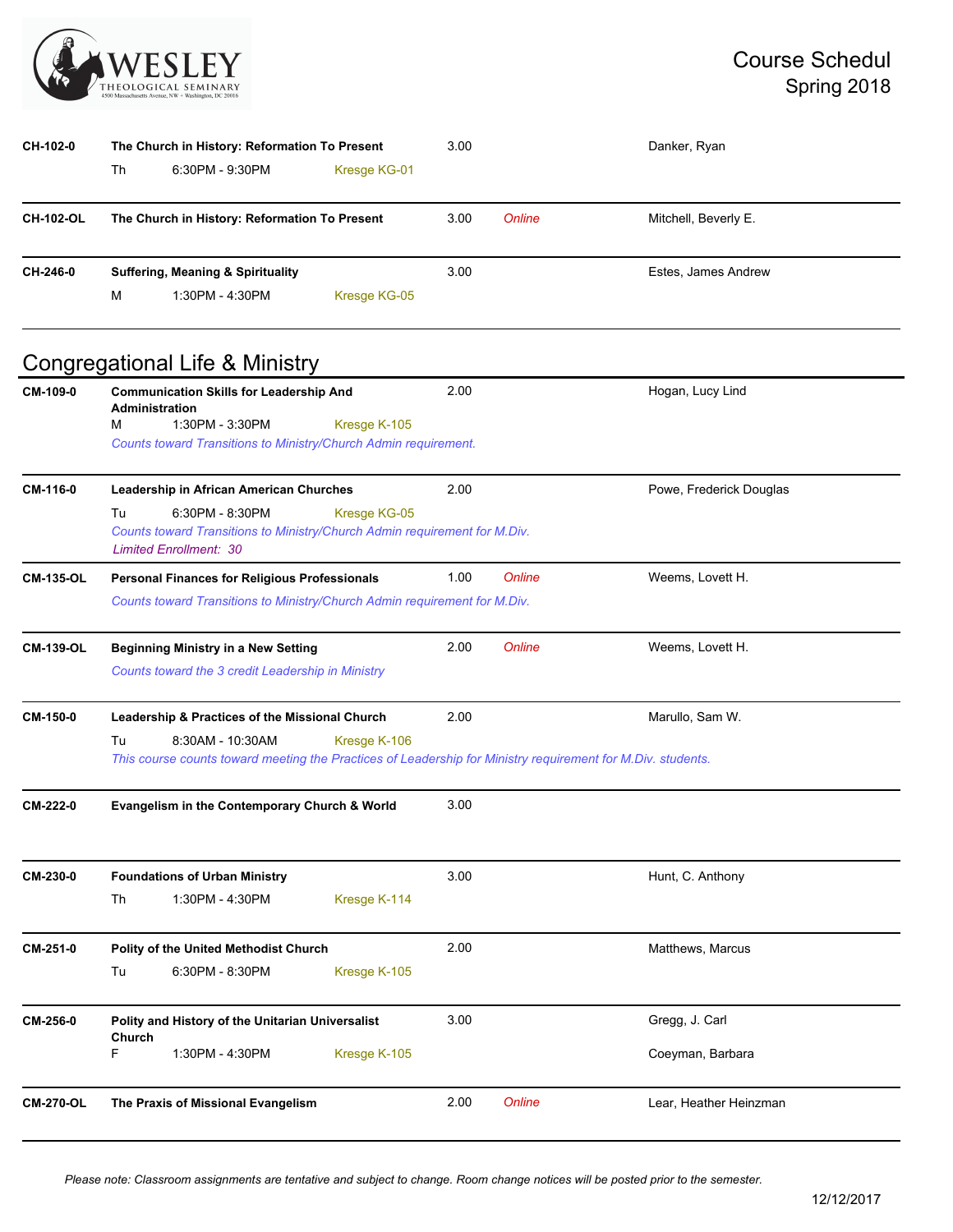

| CM-279-0 | <b>Missional Fellows Seminar: 3/2</b>                                                                            | 2.00 | Mt. Vernon Square | Marullo, Sam W. |  |
|----------|------------------------------------------------------------------------------------------------------------------|------|-------------------|-----------------|--|
|          | 7:00PM - 9:00PM<br>w<br>Prereq: CM-278                                                                           |      |                   | Miles, Veronice |  |
|          | Part I of a 2 semester course. Must take both Fall and Spring sections. Must be in Missional Fellows<br>program. |      |                   |                 |  |
| CM-288-0 | Urban Ministry Fellows Seminar: 3/2                                                                              | 2.00 | Mt. Vernon Square | Marullo, Sam W. |  |
|          | 7:00PM - 9:00PM<br>W<br>Prereq: CM-287                                                                           |      |                   | Miles, Veronice |  |
| CM-406-0 | <b>Community Engagement Fellows Seminar 1/2</b>                                                                  | 2.00 | Mt. Vernon Square | Marullo, Sam W. |  |
|          | W<br>7:00PM - 9:00PM                                                                                             |      |                   | Miles, Veronice |  |
| CM-408-0 | <b>Community Engagement Fellows Seminar 2/2</b>                                                                  | 2.00 | Mt. Vernon Square | Marullo, Sam W. |  |
|          | W<br>7:00PM - 9:00PM                                                                                             |      |                   | Miles, Veronice |  |
| CM-420-0 | <b>Project of Transformation: Urban Ministry</b>                                                                 | 2.00 |                   | Marullo, Sam W. |  |
|          | Prereq: CM-230                                                                                                   |      |                   |                 |  |
| CM-440-0 | <b>Project of Transformation: Missional Church</b><br>Capstone                                                   | 2.00 |                   | Marullo, Sam W. |  |
|          | Prereq: CM-205 or CM-150                                                                                         |      |                   |                 |  |
| CM-450-0 | Integrative Seminar: African American Church<br><b>Studies Program</b><br>6:30PM - 8:30PM<br><b>Th</b>           | 1.00 |                   | Lee, Asa J.     |  |
|          | Kresge K-114<br>This course will meet on the following dates: Jan. 18, Feb 1, 15, Mar. 1, 15, Apr. 5, 19 May 3.  |      |                   |                 |  |
|          |                                                                                                                  |      |                   |                 |  |

# Christian Ethics/Sociology

| ES-234-0 | <b>Exploring Sexual Issues in Ministry</b> |                                                  |                                                                                                   | 2.00 | Hardman-Cromwell, Youtha C. |
|----------|--------------------------------------------|--------------------------------------------------|---------------------------------------------------------------------------------------------------|------|-----------------------------|
|          | Th                                         | $9:00AM - 12:00PM$                               | Kresge K-114                                                                                      |      |                             |
|          |                                            |                                                  | This course will meet on: Jan. 18 & 25, Feb 8 & 22, Mar 1, 15, 22, April 5 & 19, May 3            |      |                             |
| ES-238-0 |                                            | <b>Bioethics and Pastoral Care</b>               | 3.00                                                                                              |      | Wheeler, Sondra Elv         |
|          | Tu                                         | 1:30PM - 4:30PM<br><b>Limited Enrollment: 15</b> | Kresge K-114                                                                                      |      |                             |
| ES-249-0 |                                            | <b>Ethical Dilemmas in Everyday Life</b>         | 2.00                                                                                              |      | Wheeler, Sondra Elv         |
|          | м                                          | 7:00PM - 9:00PM                                  | Course held off campus                                                                            |      |                             |
|          |                                            |                                                  | This course will meet at Floris United Methodist Church at 13600 Frying Pan Rd, Herndon, VA 20171 |      |                             |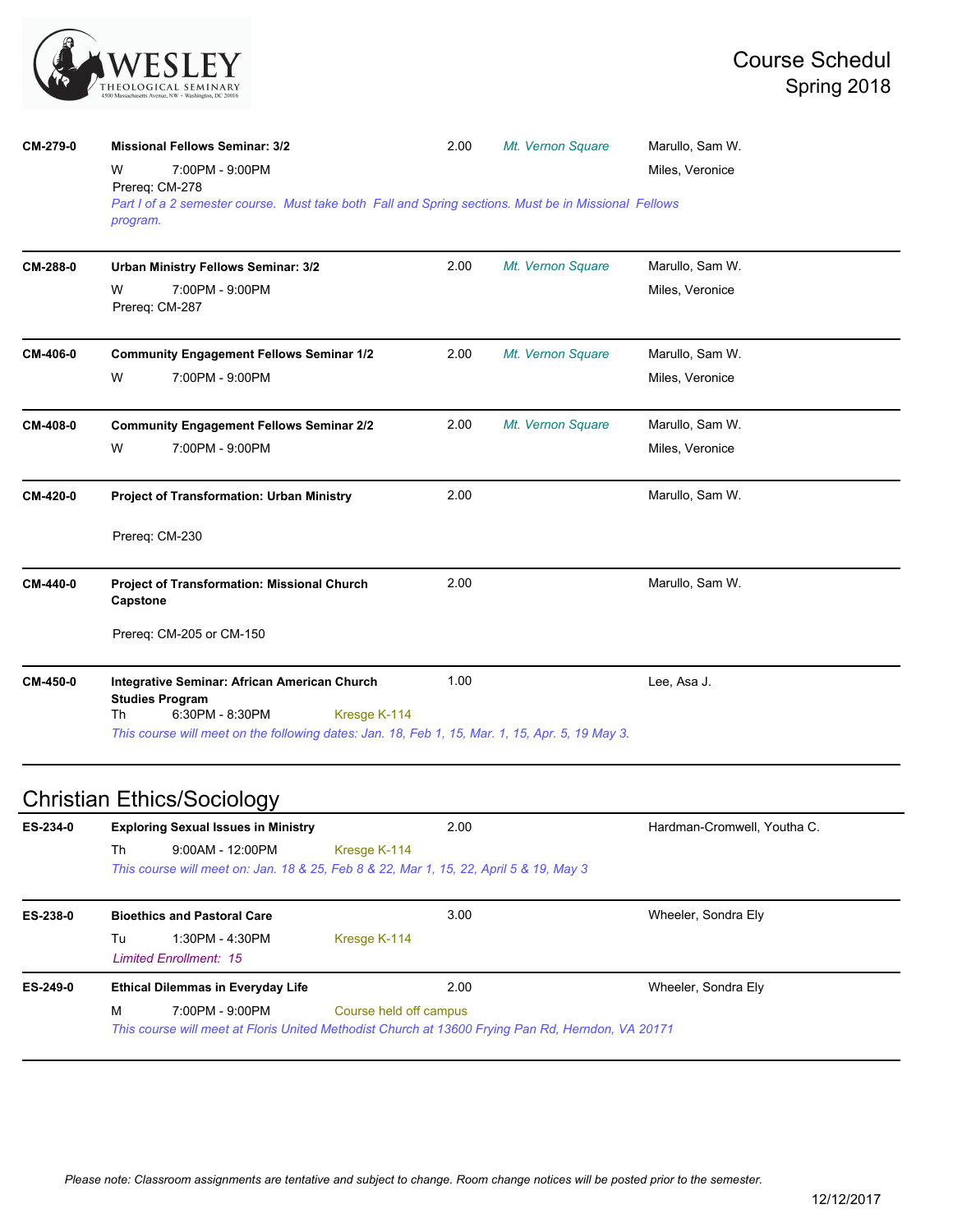

| ES-299-HB10        | <b>Religious Freedom Center Newseum Course</b>                                                                                                                                                                                                                                                                                                                                                                               | 3.00 |                     |  |
|--------------------|------------------------------------------------------------------------------------------------------------------------------------------------------------------------------------------------------------------------------------------------------------------------------------------------------------------------------------------------------------------------------------------------------------------------------|------|---------------------|--|
|                    | FOUNDATIONS OF RELIGOUS FREEDOM: Students wishing to take a course through the Newseum's<br>Religious Freedom Center must apply to the Newseum online at<br>http://www.religiousfreedomcenter.org/admissions/application by November 1. All Religious Freedom Center<br>courses will meet online and at the Newseum. If taking multiple classes through the Religious Freedom<br>Center, please contact the Registrar's Offi |      |                     |  |
| <b>ES-299-HB20</b> | <b>Religious Freedom Center Newseum Course</b>                                                                                                                                                                                                                                                                                                                                                                               | 3.00 |                     |  |
|                    | RELIGIOUS LIBERTY AND CONTEMPORARY AMERICAN PUBLIC LIFE: Students wishing to take a<br>course through the Newseum's Religious Freedom Center must apply to the Newseum online at<br>http://www.religiousfreedomcenter.org/admissions/application by November 1. All Religious Freedom<br>Center courses will meet online and at the Newseum. If taking multiple classes through the Religious<br>Freedom Center, please con  |      |                     |  |
| <b>ES-299-HB30</b> | <b>Religious Freedom Center Newseum Course</b>                                                                                                                                                                                                                                                                                                                                                                               | 3.00 |                     |  |
|                    | RELIGION AND NEWS MEDIA: Students wishing to take a course through the Newseum's Religious<br>Freedom Center must apply to the Newseum online at<br>http://www.religiousfreedomcenter.org/admissions/application by November 1. All Religious Freedom<br>Center courses will meet online and at the Newseum. If taking multiple classes through the Religious<br>Freedom Center, please contact the Registrar's Office.      |      |                     |  |
| <b>ES-299-HB40</b> | <b>Religious Freedom Center Newseum Course</b>                                                                                                                                                                                                                                                                                                                                                                               | 3.00 |                     |  |
|                    | THE HUMAN RIGHT TO FREEDOM OF RELIGION OR BELIEF: Students wishing to take a course through<br>the Newseum's Religious Freedom Center must apply to the Newseum online at<br>http://www.religiousfreedomcenter.org/admissions/application by November 1. All Religious Freedom<br>Center courses will meet online and at the Newseum. If taking multiple classes through the Religious<br>Freedom Center, please contact th  |      |                     |  |
| ES-302-0           | <b>Ethical Dimensions of Ministry</b>                                                                                                                                                                                                                                                                                                                                                                                        | 3.00 | Wheeler, Sondra Ely |  |
|                    | 6:30PM - 9:30PM<br>Th<br>Kresge K-105<br>Prereq: Introduction to Hebrew Bible, Introduction to New Testament, The Church in History and<br>Undergraduate Philosophy requirement met<br>This course fulfills the Ethics requirement for the M.Div. degree.<br><b>Limited Enrollment: 32</b>                                                                                                                                   |      |                     |  |
| ES-303-0           | <b>Sources of Christian Moral Insight</b>                                                                                                                                                                                                                                                                                                                                                                                    | 3.00 | Elgendy, Rick       |  |
|                    | 1:30PM - 4:30PM<br>Kresge K-105<br>Th<br>Prereq: Introduction to Hebrew Bible, Introduction to New Testament, The Church in History and<br>Undergraduate Philosophy requirement met<br>Fulfills Christian Ethics requirement for M.Div.<br><b>Limited Enrollment: 32</b>                                                                                                                                                     |      |                     |  |
| ES-304-0           | <b>Christian Ethics and the Polis</b>                                                                                                                                                                                                                                                                                                                                                                                        | 3.00 |                     |  |
|                    | Prereq: Introduction to Hebrew Bible, Introduction to New Testament, The Church in History and<br>Undergraduate Philosophy requirement met                                                                                                                                                                                                                                                                                   |      |                     |  |
| ES-490-0           | <b>Capstone Project in Faith &amp; Public Life</b>                                                                                                                                                                                                                                                                                                                                                                           | 3.00 | Elgendy, Rick       |  |
|                    |                                                                                                                                                                                                                                                                                                                                                                                                                              |      |                     |  |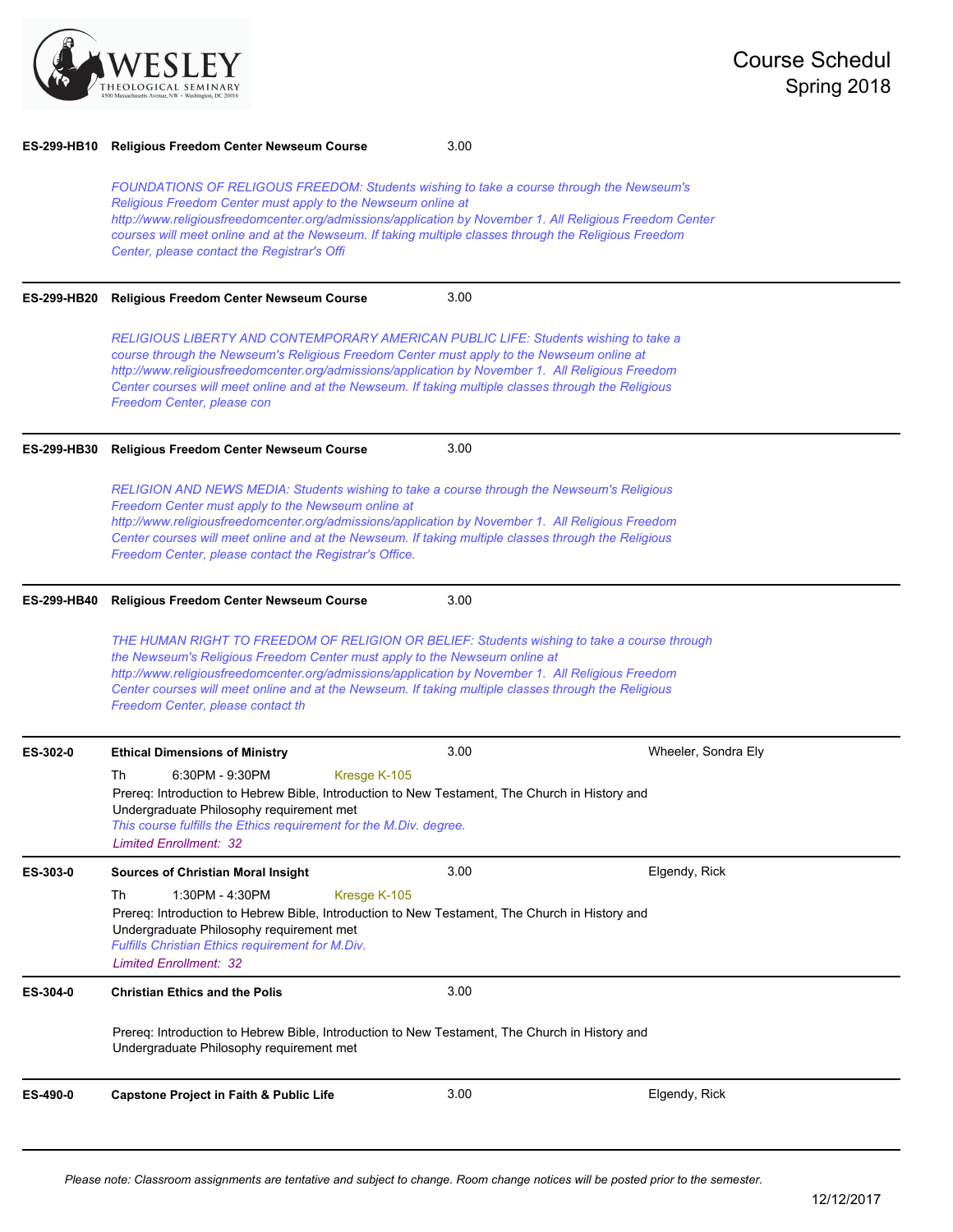

| ES-491-0 |   | <b>NCSS Interaction/Reflection Seminar</b> |              | 4.00 | McCurry, Michael D.        |
|----------|---|--------------------------------------------|--------------|------|----------------------------|
|          | м | 10:00AM - 4:00PM                           | Kresge K-114 |      | Norris, Kristopher Michael |
| ES-495-0 |   | <b>NCSS Individual Research Project</b>    |              | 3.00 | McCurry, Michael D.        |
|          |   |                                            |              |      | Norris, Kristopher Michael |
| ES-497-0 |   | <b>NCSS Social Ethics Internship</b>       |              | 3.00 | McCurry, Michael D.        |
|          |   |                                            |              |      | Norris, Kristopher Michael |
|          |   | <b>Integrated Theological Studies</b>      |              |      |                            |
| IS-100-0 |   | <b>Master of Arts Integrative Seminar</b>  |              | 1.00 | Mitchell, Beverly E.       |
| IS-501-0 |   | <b>Master of Theological Studies Paper</b> |              | 3.00 |                            |
| IS-502-0 |   | <b>MTS Thesis Paper Research Module</b>    |              | 0.00 |                            |

# Practice in Ministry & Mission

| MM-102-A          | Spiritual Formation for the Practice of Ministry 2                                                                                                                                                    |              | 1.00 |                | Lee, Asa J.         |
|-------------------|-------------------------------------------------------------------------------------------------------------------------------------------------------------------------------------------------------|--------------|------|----------------|---------------------|
|                   | 2:00PM - 4:00PM<br>W<br>Prereg: MM-101<br>This course is required for all M.Div. students. Students must take both MM-101 in the fall and MM-102 in<br>the spring to receive credit for both courses. | Kresge KG-01 |      | Pass/Fail Only | Peck-McClain, Emily |
| MM-102-B          | Spiritual Formation for the Practice of Ministry 2                                                                                                                                                    |              | 1.00 |                | Lee, Asa J.         |
|                   | W<br>7:15PM - 9:15PM<br>Prereg: MM-101<br>This course is required for all M.Div. students. Students must take both MM-101 in the fall and MM-102 in<br>the spring to receive credit for both courses. | Kresge KG-01 |      | Pass/Fail Only | Peck-McClain, Emily |
| MM-312-A          | PMM: Practice in Ministry and Mission Colloquy<br>1/2                                                                                                                                                 |              | 1.00 |                | Estes, James Andrew |
|                   | Prereq: MM-311                                                                                                                                                                                        |              |      | Pass/Fail Only | Stanton-Hoyle, Lynn |
| <b>MM-312-AFT</b> | PMM: Practice in Ministry and Mission Colloquy<br>1/2<br>W<br>1:30PM - 3:30PM<br>Prereg: MM-311                                                                                                       |              | 1.00 | Pass/Fail Only | Bush, Joseph E.     |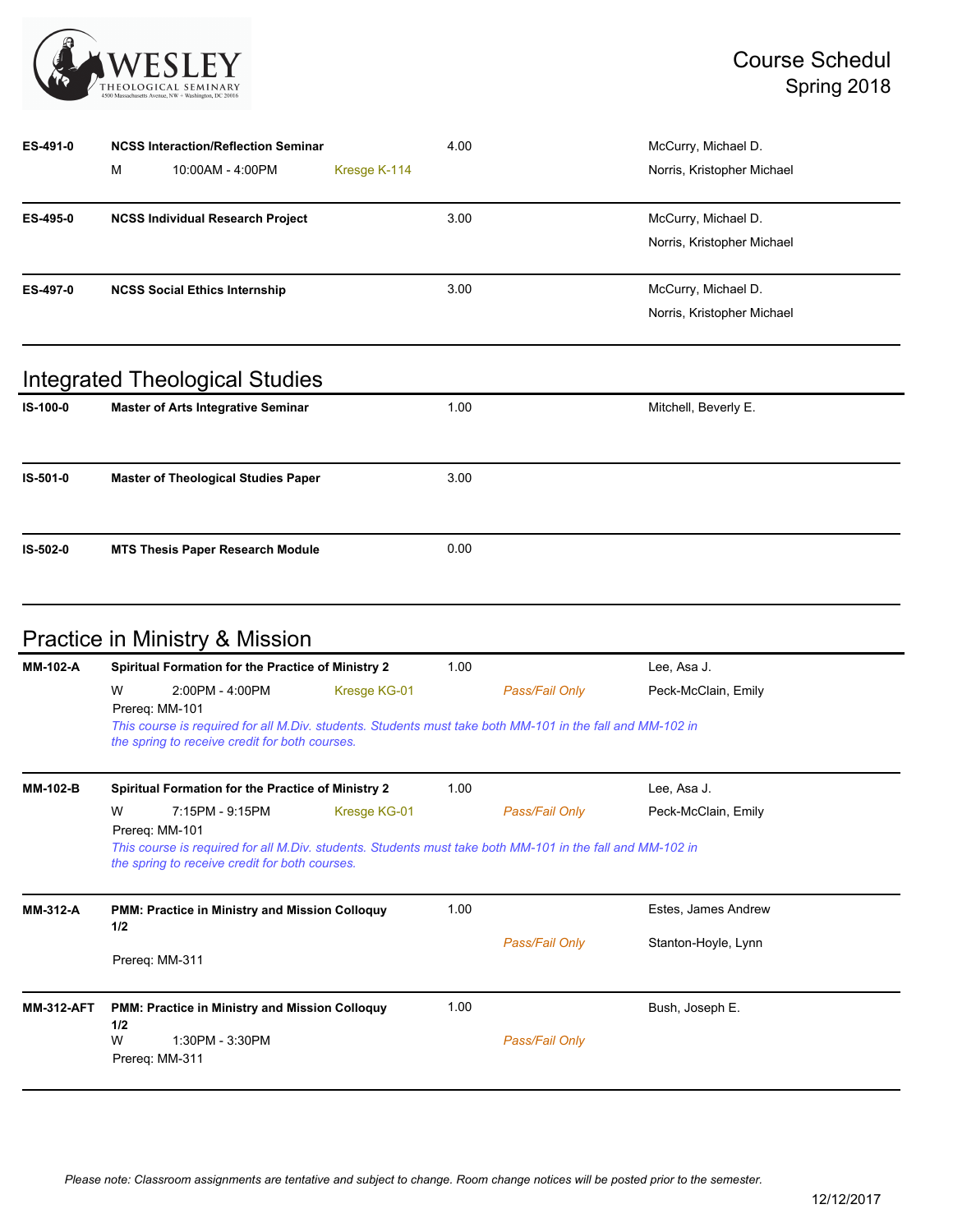

| <b>MM-312-B</b>   | PMM: Practice in Ministry and Mission Colloquy<br>1/2 | 1.00 |                | Wheeler, Sondra Ely         |
|-------------------|-------------------------------------------------------|------|----------------|-----------------------------|
|                   | Prereq: MM-311                                        |      | Pass/Fail Only | Buxton, Lawrence W.         |
| <b>MM-312-C</b>   | PMM: Practice in Ministry and Mission Colloquy<br>1/2 | 1.00 |                | Elgendy, Rick               |
|                   | Prereq: MM-311                                        |      | Pass/Fail Only | Totty, Mary Kay             |
| <b>MM-312-EVE</b> | PMM: Practice in Ministry and Mission Colloquy<br>1/2 | 1.00 |                | Bush, Joseph E.             |
|                   | W<br>7:15PM - 9:15PM<br>Prereq: MM-311                |      | Pass/Fail Only |                             |
| MM-312-J          | PMM: Practice in Ministry and Mission Colloquy<br>1/2 | 1.00 |                | Smith, Shively T.J.         |
|                   | Prereq: MM-311                                        |      | Pass/Fail Only | Armstrong, Michael W.       |
| MM-314-A          | PMM: Practice in Ministry and Mission Colloquy<br>2/2 | 1.00 |                | Mitchell, Beverly E.        |
|                   | Prereq: MM-313                                        |      | Pass/Fail Only | Mejia-Munoz, Daniel         |
| <b>MM-314-AFT</b> | PMM: Practice in Ministry and Mission Colloquy<br>2/2 | 1.00 |                | Bush, Joseph E.             |
|                   | Prereq: MM-313                                        |      | Pass/Fail Only |                             |
| <b>MM-314-B</b>   | PMM: Practice in Ministry and Mission Colloquy<br>2/2 | 1.00 |                | Sokolove, Deborah           |
|                   | W<br>1:30PM - 3:30PM<br>Prereq: MM-313                |      | Pass/Fail Only | Foster, Ronald              |
| MM-314-D          | PMM: Practice in Ministry and Mission Colloquy<br>2/2 | 1.00 |                | Young, Josiah U.            |
|                   | Prereq: MM-313                                        |      | Pass/Fail Only | Kohl, Kathleen H.           |
| MM-314-E          | PMM: Practice in Ministry and Mission Colloquy<br>2/2 | 1.00 |                | Danker, Ryan                |
|                   | Prereq: MM-313                                        |      | Pass/Fail Only | Chase-Sands, Jalene Cynthia |
| <b>MM-314-EVE</b> | PMM: Practice in Ministry and Mission Colloquy<br>2/2 | 1.00 |                | Bush, Joseph E.             |
|                   | W<br>7:15PM - 9:15PM<br>Prereq: MM-313                |      | Pass/Fail Only |                             |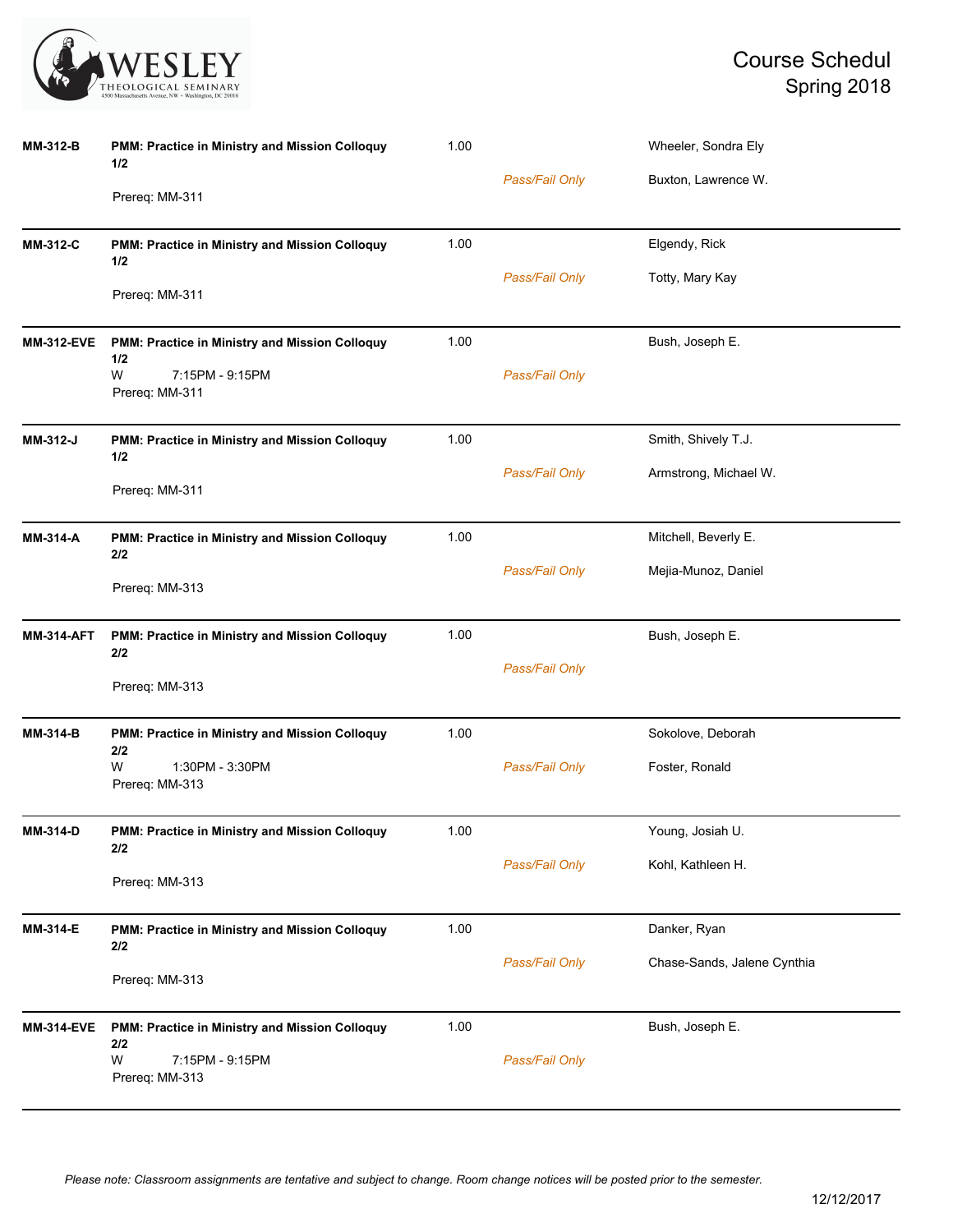

| <b>MM-314-H</b>   | PMM: Practice in Ministry and Mission Colloquy<br>2/2                                                      | 1.00 |                | Newheart, Michael     |  |  |  |
|-------------------|------------------------------------------------------------------------------------------------------------|------|----------------|-----------------------|--|--|--|
|                   | Prereq: MM-313                                                                                             |      | Pass/Fail Only | Morris, Mochel H.     |  |  |  |
| MM-314-I          | PMM: Practice in Ministry and Mission Colloquy<br>2/2                                                      | 1.00 |                | Hogan, Lucy Lind      |  |  |  |
|                   | Prereq: MM-313                                                                                             |      | Pass/Fail Only | Price, Audrey Coretta |  |  |  |
| MM-322-0          | PMM: Student Pastor Program Seminar 1/2                                                                    | 1.00 |                | Bush, Joseph E.       |  |  |  |
|                   | Tu<br>9:15AM - 10:30AM<br>Kresge KG-05<br>Prereq: MM-321                                                   |      | Pass/Fail Only |                       |  |  |  |
| <b>MM-322-A</b>   | PMM: Student Pastor Program Seminar 1/2                                                                    | 1.00 |                | Miles, Veronice       |  |  |  |
|                   | Prereq: MM-321                                                                                             |      | Pass/Fail Only | Wright, Harold        |  |  |  |
| MM-324-0          | PMM: Student Pastor Program Seminar 2/2                                                                    | 1.00 |                | Bush, Joseph E.       |  |  |  |
|                   | 1:30PM - 3:30PM<br>W<br>Prereq: MM-323                                                                     |      | Pass/Fail Only |                       |  |  |  |
| <b>MM-324-A</b>   | PMM: Student Pastor Program Seminar 2/2                                                                    | 1.00 |                | Works, Carla          |  |  |  |
|                   | Prereq: MM-323                                                                                             |      | Pass/Fail Only | Maddox, Robert        |  |  |  |
| MM-332-0          | Internship in Ministry and Mission 2                                                                       | 2.00 |                | Bush, Joseph E.       |  |  |  |
|                   | Prereq: MM-331                                                                                             |      | Pass/Fail Only |                       |  |  |  |
| MM-350-0          | <b>PMM: Intercultural Immersion</b>                                                                        | 2.00 |                | Bush, Joseph E.       |  |  |  |
|                   | Prereq: Completion of 30 credit hours.                                                                     |      | Pass/Fail Only |                       |  |  |  |
| <b>Non Credit</b> |                                                                                                            |      |                |                       |  |  |  |
| <b>NC-001-0</b>   | <b>Continuing Enrollment</b>                                                                               | 0.00 |                |                       |  |  |  |
| <b>NC-114-OL</b>  | <b>Academic Writing for Seminarians Students</b>                                                           | 0.00 | Online         |                       |  |  |  |
|                   | <b>Pastoral Care &amp; Counseling</b>                                                                      |      |                |                       |  |  |  |
| PC-101-0          | <b>Counseling Skills for Pastoral Ministry</b>                                                             | 3.00 |                | Comstock, Joanne P.   |  |  |  |
|                   | W<br>9:00AM - 12:00PM<br>Kresge K-106                                                                      |      |                |                       |  |  |  |
|                   | Fulfills the Pastoral Care & Counseling requirement of the M.Div. degree.<br><b>Limited Enrollment: 15</b> |      |                |                       |  |  |  |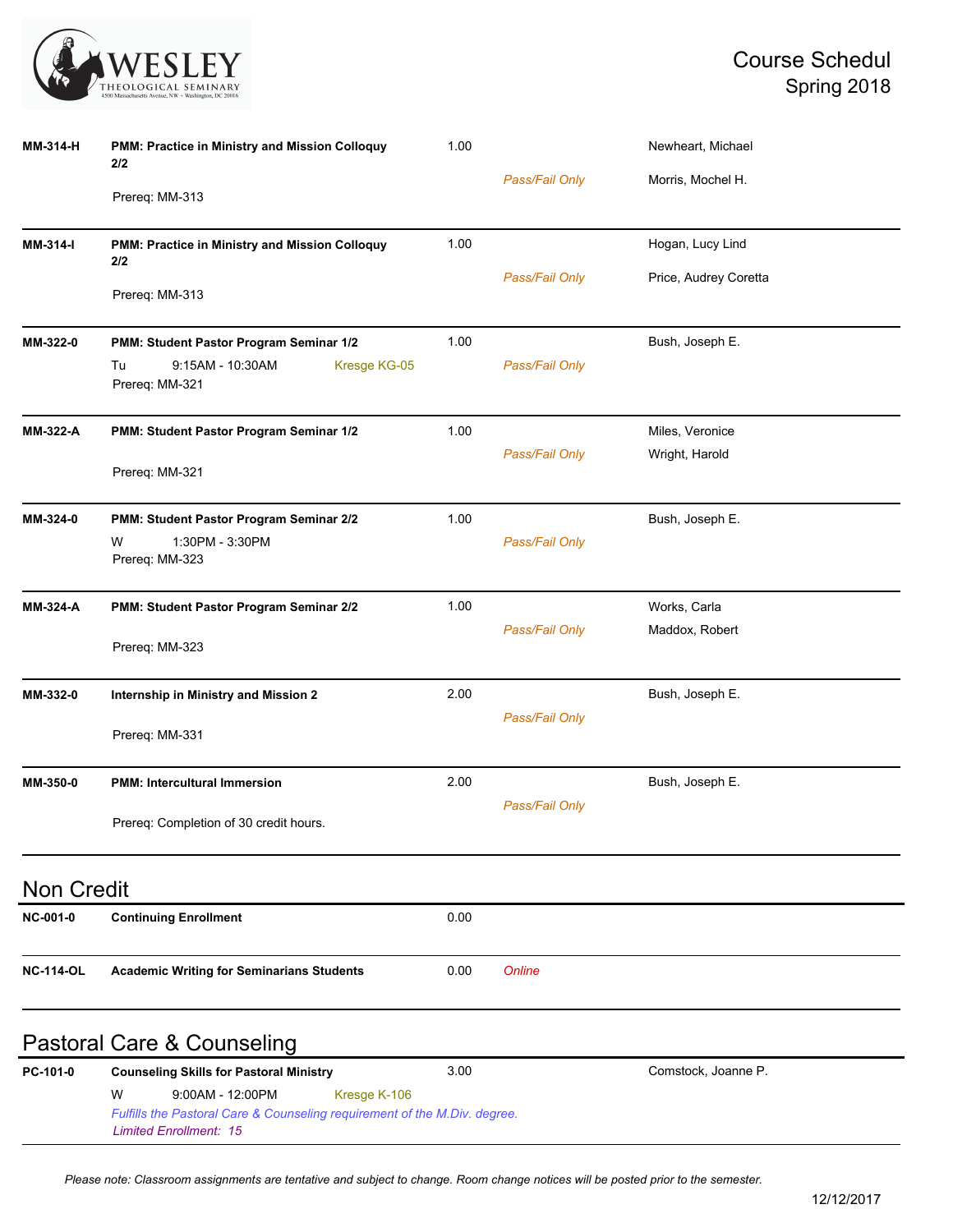

| PC-111-0         | <b>Pastoral Care and Counseling in Contexts</b>                                                                                                                                                                | 3.00 |                | Koppel, Michael S.          |  |  |  |  |
|------------------|----------------------------------------------------------------------------------------------------------------------------------------------------------------------------------------------------------------|------|----------------|-----------------------------|--|--|--|--|
|                  | 1:30PM - 4:30PM<br>Kresge K-105<br>Tu<br>Fulfills the Pastoral Care & Counseling requirement of the M.Div. degree.<br><b>Limited Enrollment: 25</b>                                                            |      |                |                             |  |  |  |  |
| <b>PC-403-OL</b> | <b>Couples and Family Counseling</b>                                                                                                                                                                           | 3.00 | Online         | Hays, Jason                 |  |  |  |  |
|                  | Prereq: PC-101 or PC-111                                                                                                                                                                                       |      |                |                             |  |  |  |  |
| PC-491-0         | <b>Clinical Pastoral Education 0.5 Unit</b>                                                                                                                                                                    | 3.00 |                |                             |  |  |  |  |
|                  | Prereq: PC-101 or PC-111                                                                                                                                                                                       |      | Pass/Fail Only |                             |  |  |  |  |
| PC-493-0         | <b>Clinical Pastoral Education 1.0 Unit</b>                                                                                                                                                                    | 6.00 |                |                             |  |  |  |  |
|                  | Prereq: PC-101 or PC-111                                                                                                                                                                                       |      | Pass/Fail Only |                             |  |  |  |  |
|                  | <b>Preaching and Worship</b>                                                                                                                                                                                   |      |                |                             |  |  |  |  |
| PW-101-0         | <b>Foundations of Christian Worship</b>                                                                                                                                                                        | 2.00 |                | Myers, Eric T.              |  |  |  |  |
|                  | м<br>6:30PM - 8:30PM<br>Kresge K-106                                                                                                                                                                           |      |                |                             |  |  |  |  |
| PW-102-0         | <b>Focus Seminar: Sacraments UM Church</b>                                                                                                                                                                     | 1.00 |                | Campbell, Gina Gilland      |  |  |  |  |
|                  | 1:30PM - 3:30PM<br>Kresge KG-01<br>Tu<br>This course will meet on the following dates: Jan 30, Feb 6, 13, 20, 27, Mar 12 and 20th                                                                              |      |                |                             |  |  |  |  |
| <b>PW-125-HB</b> | <b>Foundations of Preaching</b>                                                                                                                                                                                | 2.00 | <b>Hybrid</b>  | Miles, Veronice             |  |  |  |  |
|                  | 6:30PM - 8:30PM<br>Trott T-102 Oxnam Chapel<br>Tu<br>This course will meet in person on the following dates: Jan. 23, Feb. 6, Feb. 20, Mar. 20, Apr. 17 & 24th.                                                |      |                |                             |  |  |  |  |
| PW-305-0         | Liturgics/Preaching: Weddings, Funerals, Special<br><b>Occasions</b>                                                                                                                                           | 2.00 |                | Hogan, Lucy Lind            |  |  |  |  |
|                  | 10:00AM - 12:00PM<br>Kresge K-105<br>w<br>This course counts toward meeting the Preaching & Worship requirement for the M.Div. degree.<br><b>Limited Enrollment: 12</b>                                        |      |                |                             |  |  |  |  |
| <b>PW-340-A</b>  | <b>Preaching Practicum</b>                                                                                                                                                                                     | 2.00 |                | Hardman-Cromwell, Youtha C. |  |  |  |  |
|                  | 1:30PM - 4:30PM<br>Trott TG-12<br>Tu                                                                                                                                                                           |      |                |                             |  |  |  |  |
|                  | Prereq: Foundations of Preaching<br>This course will meet on the following dates: Jan 23 & 30, Feb 6, 20, & 27, Mar. 13 & 20, Apr 3, 10 & 24.<br><b>Limited Enrollment: 12</b>                                 |      |                |                             |  |  |  |  |
| <b>PW-340-HB</b> | <b>Preaching Practicum</b>                                                                                                                                                                                     | 2.00 | <b>Hybrid</b>  | Hogan, Lucy Lind            |  |  |  |  |
|                  | $9:00AM - 3:00PM$<br><b>Trott TG-12</b><br>Sa<br>Prereq: Foundations of Preaching<br>In person classes would be held on: January 20, February 10, March 17, April 7, April 28<br><b>Limited Enrollment: 15</b> |      |                |                             |  |  |  |  |
| <b>PW-342-0</b>  | Christian Year in Preaching/Worship                                                                                                                                                                            | 3.00 |                | Campbell, Gina Gilland      |  |  |  |  |
|                  | Th<br>9:00AM - 12:00PM<br>Kresge K-105                                                                                                                                                                         |      |                |                             |  |  |  |  |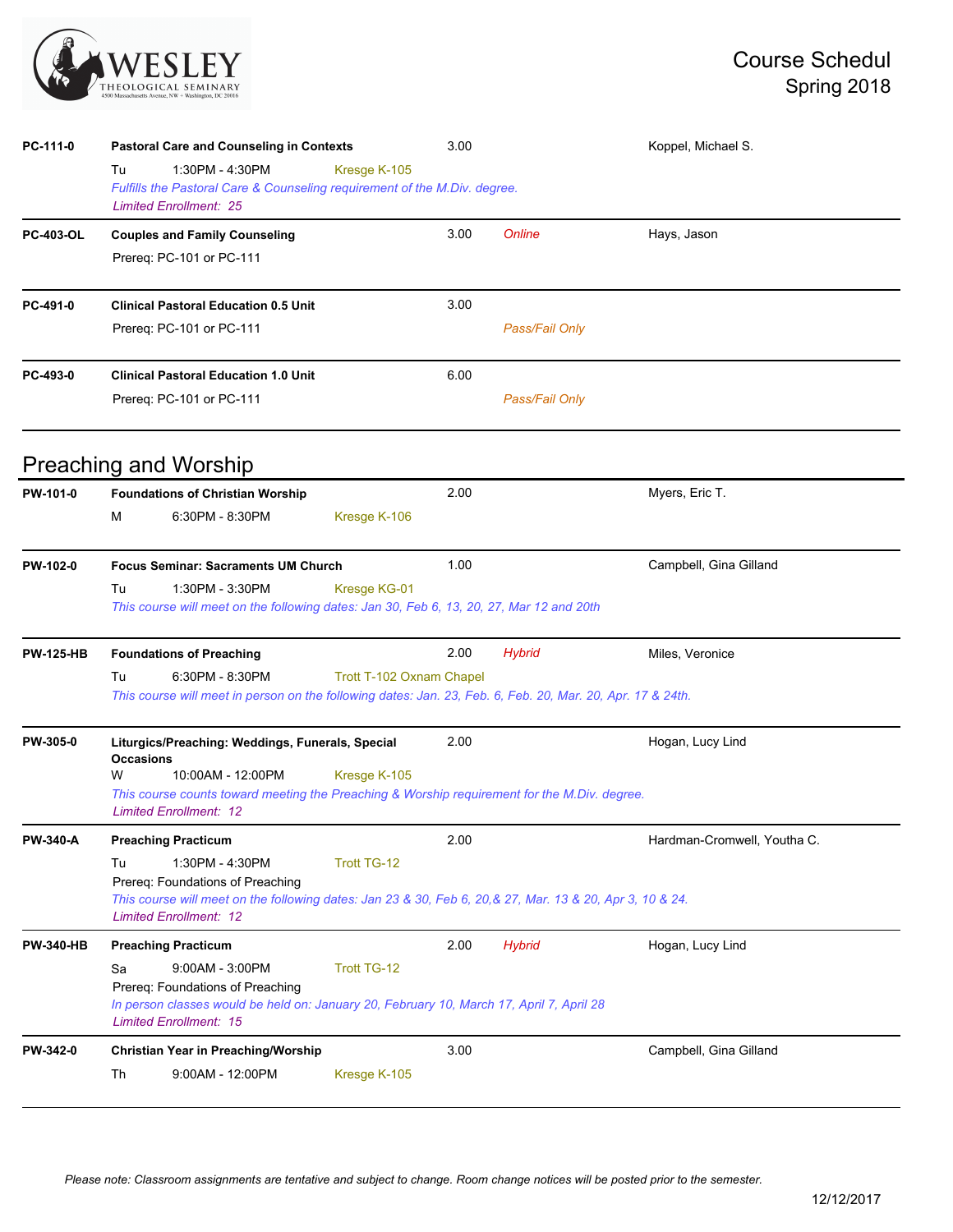

| <b>PW-369-0</b>  | Preaching and God's Transforming Justice                                                                                                                                                                                                                                                                                              |                                                                                                                                                                                                                                                                                                                   | 3.00                        |      | Miles, Veronice |                        |  |
|------------------|---------------------------------------------------------------------------------------------------------------------------------------------------------------------------------------------------------------------------------------------------------------------------------------------------------------------------------------|-------------------------------------------------------------------------------------------------------------------------------------------------------------------------------------------------------------------------------------------------------------------------------------------------------------------|-----------------------------|------|-----------------|------------------------|--|
|                  | Th                                                                                                                                                                                                                                                                                                                                    | 1:30PM - 4:30PM                                                                                                                                                                                                                                                                                                   | Kresge KG-05                |      |                 |                        |  |
|                  |                                                                                                                                                                                                                                                                                                                                       | <b>Religion and the Arts</b>                                                                                                                                                                                                                                                                                      |                             |      |                 |                        |  |
| RA-129-0         |                                                                                                                                                                                                                                                                                                                                       | <b>Creative Process As Spiritual Practice</b>                                                                                                                                                                                                                                                                     |                             | 2.00 |                 | Gray, Amy Elizabeth    |  |
|                  | W                                                                                                                                                                                                                                                                                                                                     | 10:00AM - 12:00PM                                                                                                                                                                                                                                                                                                 | Kresge KG-06 Art Studio     |      |                 |                        |  |
| RA-130-0         | <b>Chapel Choir</b>                                                                                                                                                                                                                                                                                                                   |                                                                                                                                                                                                                                                                                                                   |                             | 1.00 |                 | Guenther, Eileen M.    |  |
|                  | W                                                                                                                                                                                                                                                                                                                                     | 6:30PM - 8:30PM                                                                                                                                                                                                                                                                                                   | <b>Trott TG-09</b>          |      |                 |                        |  |
| RA-133-0         |                                                                                                                                                                                                                                                                                                                                       | The Greatest Hits of Sacred Music                                                                                                                                                                                                                                                                                 |                             | 2.00 |                 | Guenther, Eileen M.    |  |
|                  | Tu                                                                                                                                                                                                                                                                                                                                    | 1:30PM - 3:30PM                                                                                                                                                                                                                                                                                                   | <b>Trott TG-09</b>          |      |                 |                        |  |
| <b>RA-144-HB</b> |                                                                                                                                                                                                                                                                                                                                       | <b>Scripture in Literature</b>                                                                                                                                                                                                                                                                                    |                             | 2.00 | <b>Hybrid</b>   | Staudt, Kathleen H.    |  |
|                  | Th                                                                                                                                                                                                                                                                                                                                    | 10:00AM - 12:00PM                                                                                                                                                                                                                                                                                                 | Kresge KG-05                |      |                 |                        |  |
|                  |                                                                                                                                                                                                                                                                                                                                       | This course will meet in person on the following dates: January 18, February 1, February 15, March 1,<br>March 15, April 5, April 19 and May 3.                                                                                                                                                                   |                             |      |                 |                        |  |
| <b>RA-153-HB</b> |                                                                                                                                                                                                                                                                                                                                       | Art for God's Sake: Art, Visual Culture And<br><b>Christian Understanding</b>                                                                                                                                                                                                                                     |                             | 2.00 | <b>Hybrid</b>   | Sokolove, Deborah      |  |
|                  | м                                                                                                                                                                                                                                                                                                                                     | 6:30PM - 8:30PM<br>This course will meet in person on the following dates: January 22, March 12 and April 30.                                                                                                                                                                                                     | Kresge K-114                |      |                 |                        |  |
| RA-173-0         |                                                                                                                                                                                                                                                                                                                                       | <b>Performing Scripture Bibliodrama</b>                                                                                                                                                                                                                                                                           |                             | 2.00 |                 | Radosevic, Tracy A.    |  |
|                  | Th                                                                                                                                                                                                                                                                                                                                    | 6:30PM - 8:30PM                                                                                                                                                                                                                                                                                                   | Kresge K-101 Elderdice Hall |      |                 |                        |  |
| <b>RA-188-0</b>  |                                                                                                                                                                                                                                                                                                                                       | <b>Tools for Drama in Ministry</b>                                                                                                                                                                                                                                                                                |                             | 2.00 |                 | Davis, Deryl A.        |  |
|                  | М                                                                                                                                                                                                                                                                                                                                     | 6:30PM - 8:30PM                                                                                                                                                                                                                                                                                                   | Kresge KG-05                |      |                 |                        |  |
| <b>RA-198-0</b>  | God                                                                                                                                                                                                                                                                                                                                   | <b>Embodied Prayer: Dancing Into Wholeness With</b>                                                                                                                                                                                                                                                               |                             | 2.00 |                 | Sparks, Kathryn M.     |  |
|                  | W                                                                                                                                                                                                                                                                                                                                     | 6:30PM - 8:30PM                                                                                                                                                                                                                                                                                                   | Kresge K-101 Elderdice Hall |      |                 |                        |  |
| <b>RA-295-A</b>  |                                                                                                                                                                                                                                                                                                                                       | <b>Arts Practicum: Drawing</b>                                                                                                                                                                                                                                                                                    |                             | 1.00 |                 | McGrath, Kiki          |  |
|                  | Tu<br>1:30PM - 3:30PM<br>Kresge KG-06 Art Studio<br>Pass/Fail Only<br>Drawing Fundamentals introduces students to various approaches to drawing; direct observation, copying<br>from masterworks and contemplative practices. Explore a variety of drawing media including charcoal,<br>graphite, conte crayon and ink. \$50 lab fee. |                                                                                                                                                                                                                                                                                                                   |                             |      |                 |                        |  |
| <b>RA-295-B</b>  |                                                                                                                                                                                                                                                                                                                                       | Arts Pract: Arts Apprentice.                                                                                                                                                                                                                                                                                      |                             | 1.00 |                 | Kapikian, Catherine A. |  |
|                  | Th                                                                                                                                                                                                                                                                                                                                    | 1:30PM - 3:30PM                                                                                                                                                                                                                                                                                                   | Kresge KG-06 Art Studio     |      | Pass/Fail Only  |                        |  |
|                  |                                                                                                                                                                                                                                                                                                                                       | "Last Supper" Apprenticeship with Catherine Kapikian in the INITIAL STAGE of fabricating an artwork in<br>wood and paint for the WTS refectory. Students wishing to take this must receive written approval from the<br>instructor before registering. Contact Catherine Kapikian at ckapikian@welseyseminary.edu |                             |      |                 |                        |  |